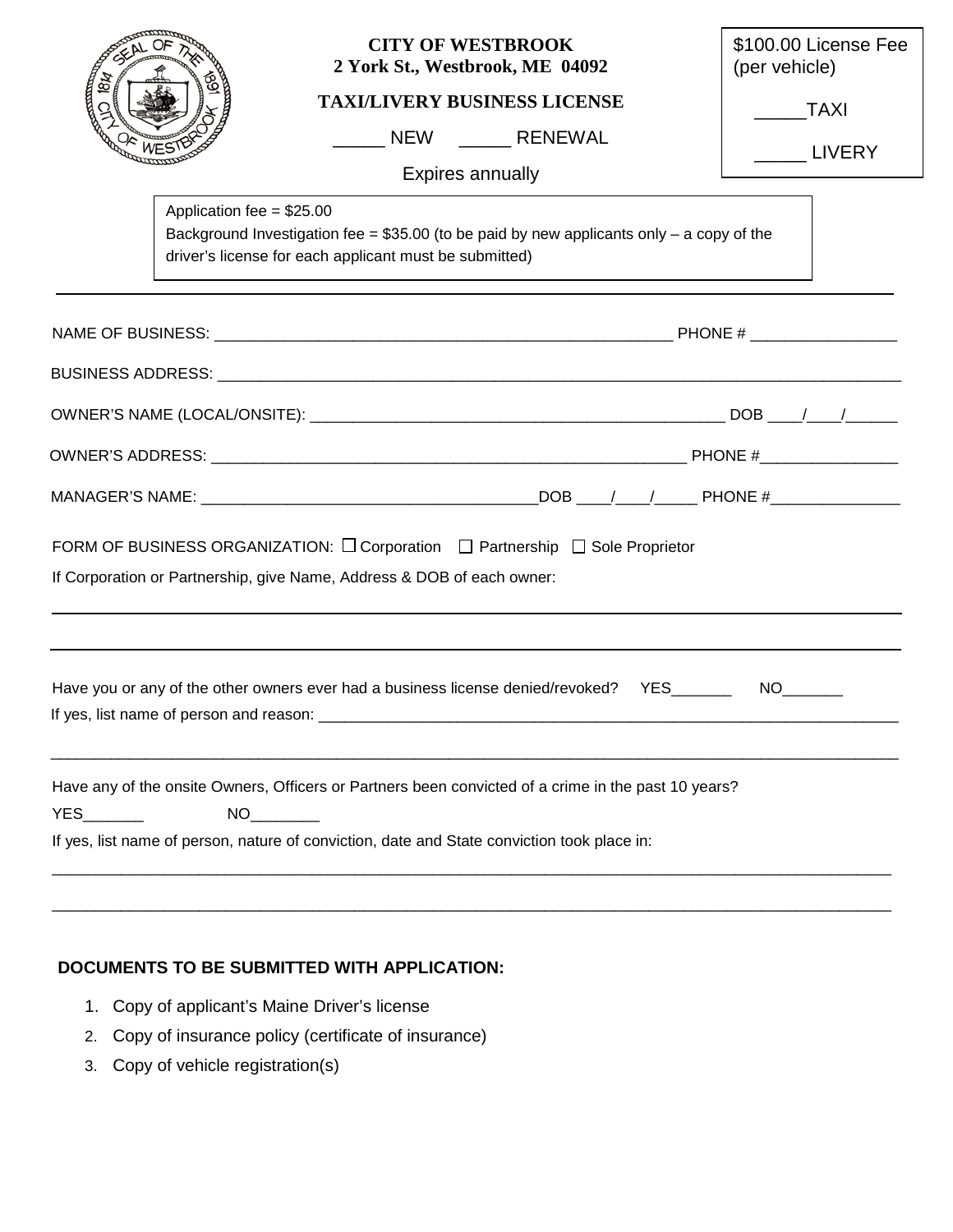$\Box$  . The contribution of the contribution of the contribution of the contribution of the contribution of the contribution of the contribution of the contribution of the contribution of the contribution of the contributi

\_\_\_\_\_\_\_\_\_\_\_\_\_\_\_\_\_\_\_\_\_\_\_\_\_\_\_\_\_\_\_\_\_\_\_\_\_\_\_\_\_\_\_\_\_\_\_\_\_\_\_\_\_\_\_\_\_\_\_\_\_\_\_\_\_\_\_\_\_\_\_\_\_\_\_\_\_\_\_\_\_\_\_\_\_\_\_\_\_\_\_\_\_\_\_\_\_

 $\Box$  . The contribution of the contribution of the contribution of the contribution of the contribution of the contribution of the contribution of the contribution of the contribution of the contribution of the contributi

\_\_\_\_\_\_\_\_\_\_\_\_\_\_\_\_\_\_\_\_\_\_\_\_\_\_\_\_\_\_\_\_\_\_\_\_\_\_\_\_\_\_\_\_\_\_\_\_\_\_\_\_\_\_\_\_\_\_\_\_\_\_\_\_\_\_\_\_\_\_\_\_\_\_\_\_\_\_\_\_\_\_\_\_\_\_\_\_\_\_\_\_\_\_\_\_\_

\_\_\_\_\_\_\_\_\_\_\_\_\_\_\_\_\_\_\_\_\_\_\_\_\_\_\_\_\_\_\_\_\_\_\_\_\_\_\_\_\_\_\_\_\_\_\_\_\_\_\_\_\_\_\_\_\_\_\_\_\_\_\_\_\_\_\_\_\_\_\_\_\_\_\_\_\_\_\_\_\_\_\_\_\_\_\_\_\_\_\_\_\_\_\_\_\_

\_\_\_\_\_\_\_\_\_\_\_\_\_\_\_\_\_\_\_\_\_\_\_\_\_\_\_\_\_\_\_\_\_\_\_\_\_\_\_\_\_\_\_\_\_\_\_\_\_\_\_\_\_\_\_\_\_\_\_\_\_\_\_\_\_\_\_\_\_\_\_\_\_\_\_\_\_\_\_\_\_\_\_\_\_\_\_\_\_\_\_\_\_\_\_\_\_

## **VEHICLE INFORMATION (attach a copy of each vehicle registration):**

List the Make, Type, Year, VIN # and License Plate # for each taxicab to be used:

Please describe the graphic design, insignia, wording and coloring which will appear upon the vehicle:

Please list the address of the garage or other location where vehicles will be kept when not in service:

## **INSURANCE & INSPECTION REQUIREMENTS:**

1. A copy of the insurance policy covering the vehicle for the term of the license and executed by an insurance company authorized to issue such policies in this state in the usual form of vehicle liability insurance policies in this state for injuries to persons and property resulting from the use and operation of the vehicle to be licensed. Such policy of insurance shall be issued for a principal sum sufficient to provide indemnity in an amount of not less than four hundred thousand (\$400,000.00) combined single limit, for bodily injury, death and property damage. A certificate of insurance bearing an endorsement thereon by the issuing agent shall be deposited with the city clerk and shall be maintained in effect throughout the license period. Such certificate shall state that the issuing agent shall notify the city clerk in writing no less than thirty (30) days prior to the cancellation thereof.

\_\_\_\_\_\_\_\_\_\_\_\_\_\_\_\_\_\_\_\_\_\_\_\_\_\_\_\_\_\_\_\_\_\_\_\_\_\_\_\_\_\_\_\_\_\_\_\_\_\_\_\_\_\_\_\_\_\_\_\_\_\_\_\_\_\_\_\_\_\_\_\_\_\_\_\_\_\_\_\_\_\_\_\_\_\_\_\_\_\_\_\_\_\_\_\_\_

- 2. A valid certificate of inspection issued by the state sealer of weights and measures is needed for each vehicle.
- 3. An inspection of your vehicle will be conducted by one of our City vehicle technicians. Your vehicle must comply with all requirements set forth in Sec. 20-102 of the City of Westbrook Taxi/Livery Ordinance. Failure to meet these requirements will cause your vehicle to be denied a license. Further inspections will be conducted until your vehicle passes inspection to receive a license, however these inspections will be charged to your business at a cost of \$50.00 per inspection. Therefore, we encourage you to review these requirements prior to your initial inspection.

**If a license is issued, I agree to abide by all applicable Federal, State and Local laws governing the operations of the business in the City of Westbrook. Any misleading or false information given may be cause for denial and/or revocation of this license. If this is a new application, I hereby authorize the Police Department and its representatives to conduct a background check on me and to verify the information contained in this application.**

| יate∶<br>$-$<br>_ |
|-------------------|
|-------------------|

**Applicant Signature** \_\_\_\_\_\_\_\_\_\_\_\_\_\_\_\_\_\_\_\_\_\_\_\_\_\_\_\_\_\_\_\_\_\_\_\_\_\_\_\_\_\_